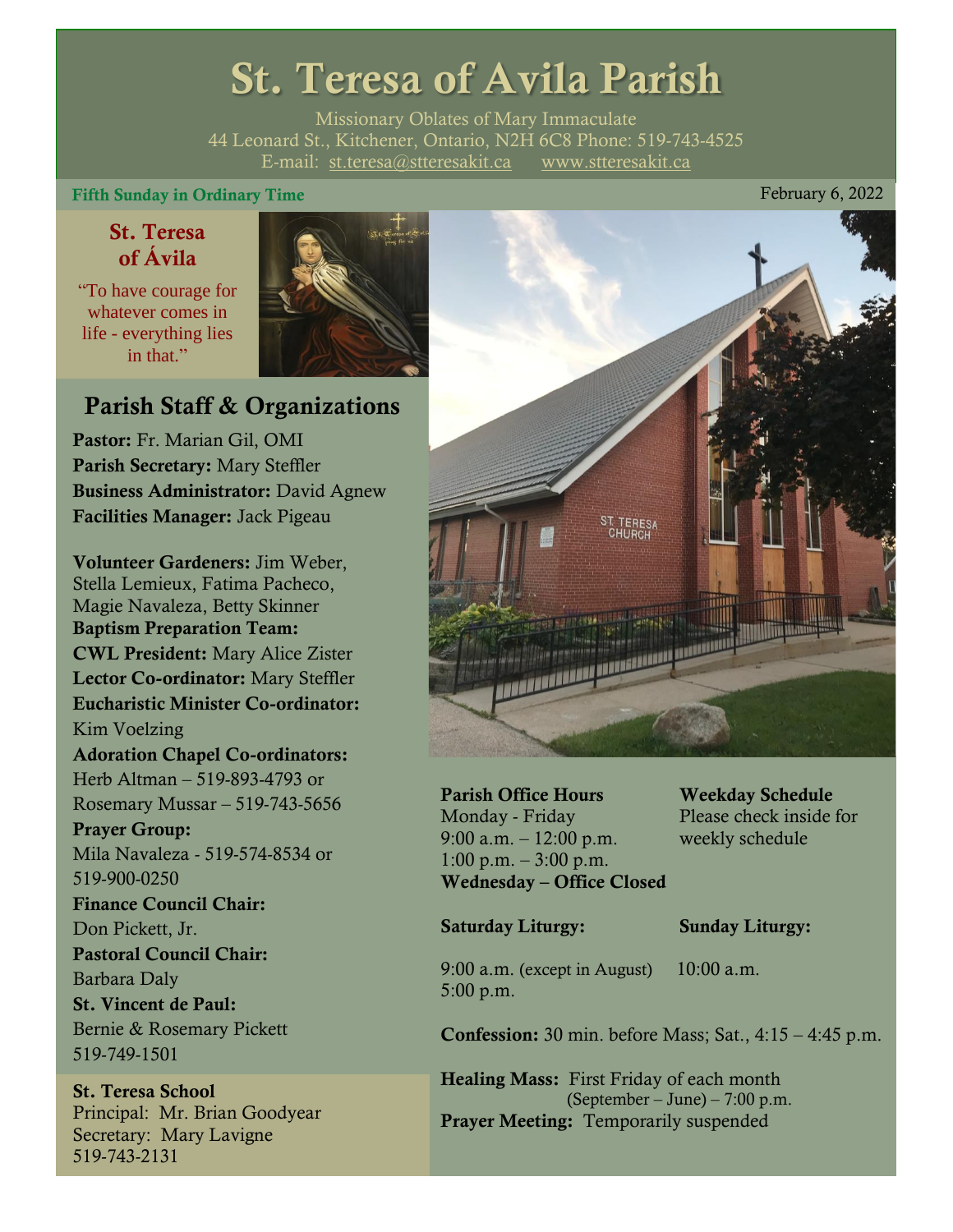#### **Fifth Sunday in Ordinary Time**

In today's Gospel (Luke 5:1-11), Jesus teaches from Simon's boat. Jesus turns to Simon and instructs him about where to lower the fishing nets. Simon and others have been fishing throughout the night and have not caught anything. Simon protests, claiming that such an effort would be futile. Simon ultimately obeys Jesus and lowers his nets into the deeper water as directed. They catch so many fish that the nets begin to tear; Jesus' presence has created abundance out of scarcity.

**"Put out into the deep water and let down your nets for a catch." (…). When they had done this, they caught so many fish that their nets were beginning to break. (…) Then Jesus said to Simon, "Do not be afraid; from now on you will be catching people."** Lk 5: 4, 6, 10

Today's Gospel, therefore, marks a turning point in the relationship between Jesus and Peter. Jesus gives Simon a new job, telling him that he will become a different kind of fisherman. No longer will he catch fish; instead, he will catch people. In these words, we hear the beginning of the leadership role that Peter will have within the community of disciples. Peter was chosen for this role. His task will be to bring others to Jesus.

*St. John Paul II - 2005*: "Dear adolescents and young people, it is to you in a particular way that I renew the invitation of Christ to **"put out into the deep".** You find yourselves having to make important decisions for your future. I still hold in my heart the memory of the many opportunities I have had over the years to meet with young people, who have now become adults, some of them your own parents perhaps, or priests or religious, your teachers in the faith. I saw them, happy as young people should be, but also thoughtful, because they were conscious of a desire to give full 'meaning' to their lives. I came to recognise more and more how strong is the attraction in young people to the values of the spirit, and how sincere is their desire for holiness. Young people need Christ, but they also know that Christ chose to be in need of them. (…)

*Jesus, Son of God, in whom the fullness of the Divinity dwells, You call all the baptized to " put out into the deep", taking the path that leads to holiness. Waken in the hearts of young people the desire to be witnesses in the world of today to the power of your love. Fill them with your Spirit of fortitude and prudence, so that they may be able to discover the full truth about themselves and their own vocation."*

**At the moment of my entrance into religious life I felt a joy so great that it has never failed me even to this day; and God converted the dryness of my soul into a very great tenderness.**  St. Teresa of Ávila

Diocese of Hamilton Prayer Calendar

February 7 – Rev. Michael Anderson February 8 – Rev. Robert Love February 9 – Missionaries February 10 – Rev. Marko Puljic, O.F.M. February 11 – Rev. Robert Kavelj, O.F.M. February 12 – Rev. Ilija Petkovic February 13 – Sixth Sunday in Ordinary Time

#### Vocations

#### **Fifth Sunday in Ordinary Time February 6, 2022**

Do not be afraid. If the Lord is calling you to the ordained or consecrated life, do not be afraid. Jesus calls and will give you the grace to respond wholeheartedly. If God is calling you to be a priest, religious or deacon contact Bishop Wayne Lobsinger, Director of Vocations and Priestly Formation, Diocese of Hamilton. (905-528-7988)

[vocations@hamiltondiocese.com](mailto:vocations@hamiltondiocese.com)  <https://hamiltondiocese.com/vocations/>

#### Serra Prayer for the Perseverance of Vocations

O God, You have constituted Your onlybegotten Son supreme and eternal Priest for the glory of Your majesty and the salvation of mankind: grant that those whom He has chosen ministers and dispensers of His mysteries may be found faithful in fulfilling the ministry they have received. Amen.

#### Prayer for Vocations

God, the source of creation and love, You invite each of us to serve You through the life which is Your gift. May Your grace encourage men and women to heights of holiness through service to the Church as priests, sisters, brothers and lay ministers. Make me an instrument to encourage others to give themselves and challenge me to do the same. Amen.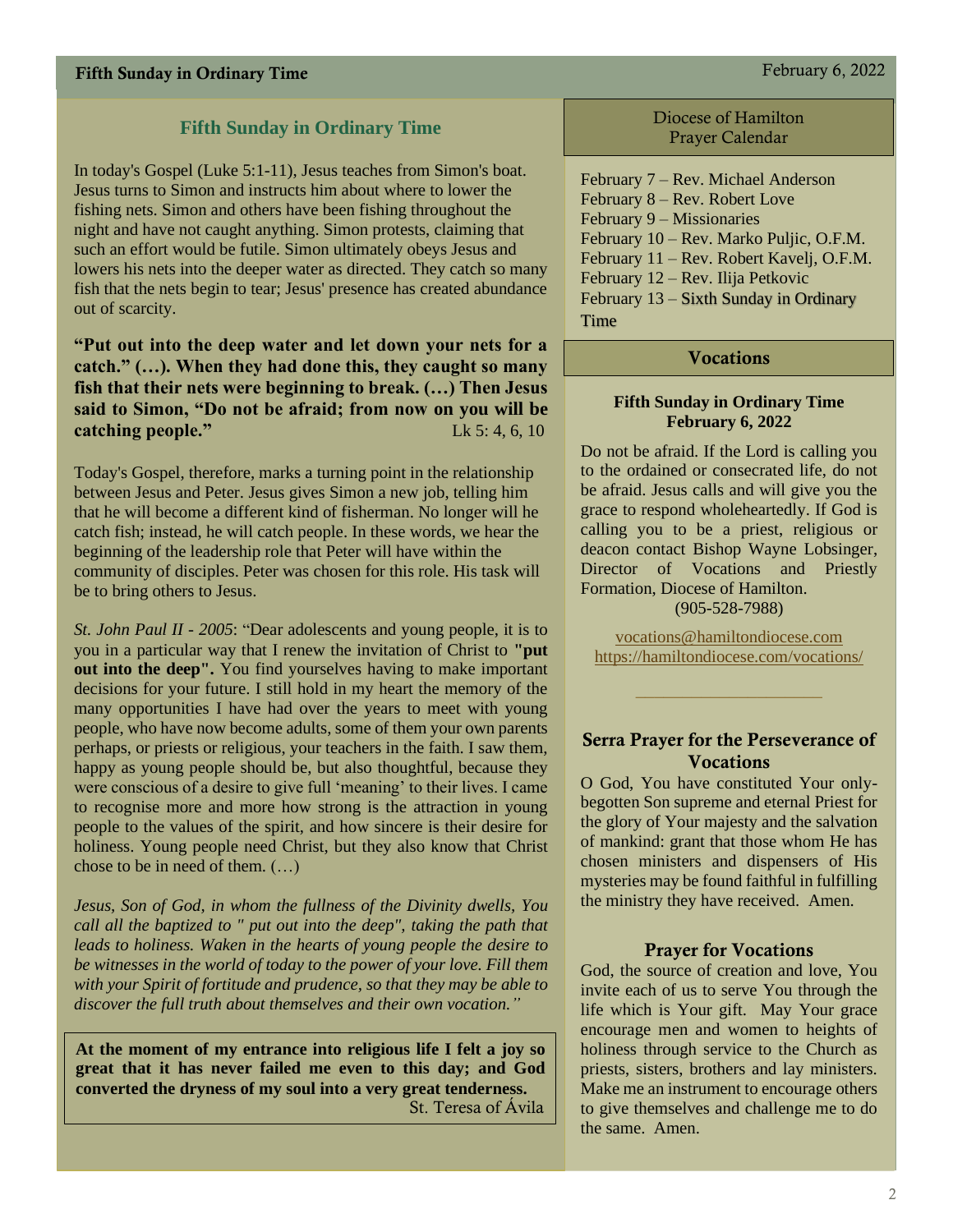#### Fifth Sunday in Ordinary Time February 6, 2022

#### **Preparing for Confirmation and First Communion & Reconciliation –** *Important Dates:*

#### **Confirmation –**

Please continue to watch for upcoming announcements for re-scheduled dates.

**First Reconciliation and First Communion –**  Please continue to watch for upcoming announcements for re-scheduled dates.

**The Divine Mercy Chapel** – Adoration of the Most Blessed Sacrament resumed on Monday, January 24, 2022. Exposition of the Blessed Sacrament is now taking place in the church, so that everyone can feel safe and have enough space to pray. Adoration will resume in the chapel when the situation with Omicron is resolved. If you have any questions, please call the office – 519-743-4525.

**2022 Offertory Envelopes** – The 2022 Offertory Envelopes are available on the table at the back of the church. For those who have signed up for Pre-Authorized Giving, please also pick up your box of envelopes. **Please note that the number of envelopes ordered for 2022 was reduced and therefore many of the envelope numbers have changed**. We ask that you ensure you use your 2022 envelopes and include your name and address on the first several envelopes used. Thank you.

**Mass Intentions for 2022** – The offering of Mass is a most excellent way of remembering a loved one. We will now accommodate any available request, for as many Mass intentions as you wish. In 2020, a Mass with Multiple Intentions was introduced to respond to the needs of our parishioners. These will continue, on the first and third Tuesdays of the month. Thank you.

**Children's Choir** – Our parish is organizing a Children's Choir. Those who would like to join this group and develop their talents, are asked to please contact our parish office. The deadline for registration is June 30, 2022.

HEALING MASS – FIRST FRIDAY February 4, 2022 Adoration begins at 6 p.m. Confession will be available. Mass at 7 p.m.

First Friday and First Saturday Devotions – The devotions will follow Mass.

#### **Mass Intentions February 7, 2022 – February 13, 2022**

Tuesday, February 8, 2022 – **7:00 p.m. Living and Deceased Members of the CWL –** *CWL*

Wednesday, February 9, 2022 – **8:30 a.m. Intentions of Lynne & Wayne MacGillivary** *– Ken & Betty* 

Thursday, February 10, 2022 – **8:30 a.m.** *Memorial of Saint Scholastica, Virgin*  **+ Brenda Haskins –** *Leona Binkle*

Friday, February 11, 2022 – **8:30 a.m.** *Optional Memorial of Our Lady of Lourdes*  **(World Day of the Sick) + Mary Wand –** *Ann Snyder & Family*

Saturday, February 12, 2022 – **9:00 a.m.** – **Intentions of Mary Helen Stroeder –** *CWL* **5:00 p.m.** – **+ Marie Miller** – *Beth & Ross Drayton*

Sunday, February 13, 2022 – **10:00 a.m.** – **Sixth Sunday in Ordinary Time** –Year C – **Parishioners of St. Teresa Parish** 

#### Live-streaming on Zoom

The **10 a.m. Sunday Mass** will be live-streamed. To join Father, click on the following link: <https://zoom.us/j/5887658626> Password: 274733

#### Daily Readings:

Lectors may find daily readings at this link: [https://readings.livingwithchrist.ca](https://readings.livingwithchrist.ca/)

## *Baptism*

This Sunday, through the Sacrament of Baptism, we welcome:

> **Aoife Wendy Hemmen** and

**Saoirse Anne Hemmen**  daughters of **Mitchell Hemmen & Eilidh Grimson**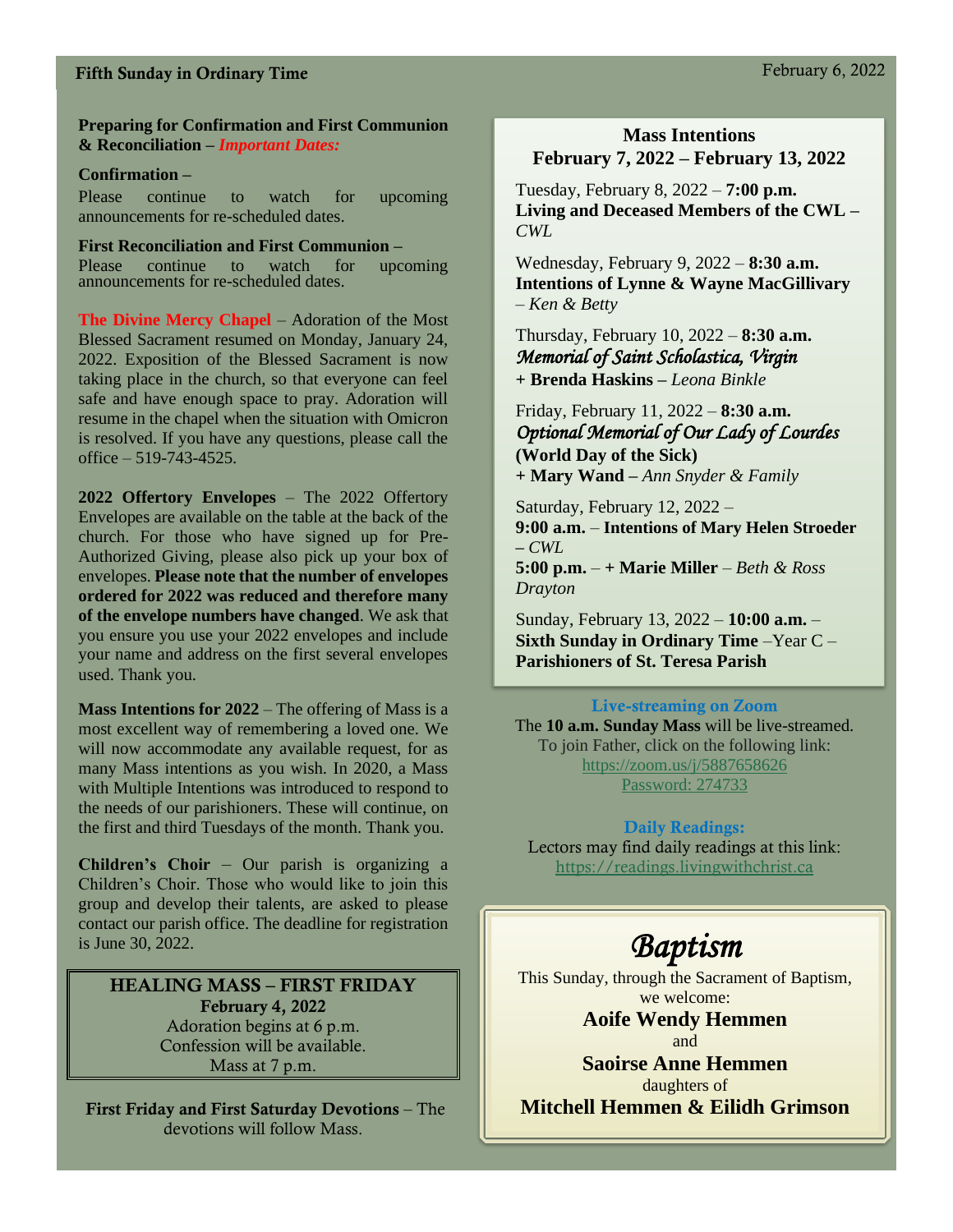### **Stewardship Report**

It is a wonderful blessing to be able to gather, as a parish community, in the church, albeit at a reduced capacity. We would ask you to continue to keep our parish in your prayers and prayerfully consider continuing your donations.

We have several ways to support our parish –

#### **Pre-Authorized Giving**

A digital copy of the form may be found on our parish website. Simply print the form and complete it. For those unable to print the digital copy, please contact the Parish Office. Completed forms can be returned to the Parish Office via the slot in the Parish Office door or can be mailed to: St Teresa of Avila Parish, 44 Leonard St., Kitchener, ON N2H 6C8

#### **E-Transfer**

To donate through E-Transfer, please use the following email account:

stteresakitchener@hamiltondiocese.com

#### **CanadaHelps**

To support our parish via **credit card** or **PayPal** please visit **canadahelps.org** You can access our parish directly by following this link:

#### **[https://www.canadahelps.org/en/charities/1191104](https://www.canadahelps.org/en/charities/119110450RR0053-st-teresas-parish/) [50RR0053-st-teresas-parish/](https://www.canadahelps.org/en/charities/119110450RR0053-st-teresas-parish/)**

Please note that donations made through the CanadaHelps website, will receive a tax receipt directly from CanadaHelps, via email.

If you are attending Mass, donations may be placed in the collection basket, during the Offertory, which is once again taken up at the usual time.

Gifts may also be sent directly to our parish through the mail: **St. Teresa of Avila Parish, 44 Leonard St., Kitchener, ON N2H 6C8** or you may drop off **cash or cheque,** securely, at the Parish Office, through the mail slot in the wooden door, behind the white storm door. Please be sure to include your name, address and phone number or use your donation envelope.

**Continuing support of our parish is an act of generosity and faith. We are very grateful for any contributions you may be able to make at this time.**

|  | <b>Stewardship Report January 30, 2022</b> |       |  |
|--|--------------------------------------------|-------|--|
|  |                                            | 1.500 |  |

**TAX RECEIPTS** – were mailed out or delivered this past week. Please be sure to watch for your receipt in your mailbox. I would like to take this opportunity and thank all of you for your generous and heroic support of our parish community. May God richly reward you with countless blessings.

**Seminary Education Collection** – The special collection for seminary education takes place this weekend, February 5/6, 2022. This collection supports the educational needs of seminarians.



**The Witness of Faith in the Home is the second talk in our Hamilton Diocesan Speaker Series - Join us on Wednesday, Feb. 16th from 7-8:30 p.m.** for this wonderful talk by Connie Clark. Connie is the author of numerous books, booklets and articles for parents, catechists, teens and kids. Sharing engaging personal stories, encouragement, and practical ideas, Connie helps families recognize their beautiful, vital role in the Christian community and in the family of God. She will focus on how parents/grandparents/teachers/ aunts/uncles/catechists and everyone can guide families as they grow in faith. The entire series, running once per month until June, will be presented by zoom, so you must register for each talk, but can join in by internet or phone. Check the Diocesan website at<https://amorislaetitia.hamiltondiocese.com/> for more information on the series and to register. For more information, contact Teresa Hartnett at [thartnett@hamiltondiocese.com,](mailto:thartnett@hamiltondiocese.com) or 905-528-7988 ext. 2250.